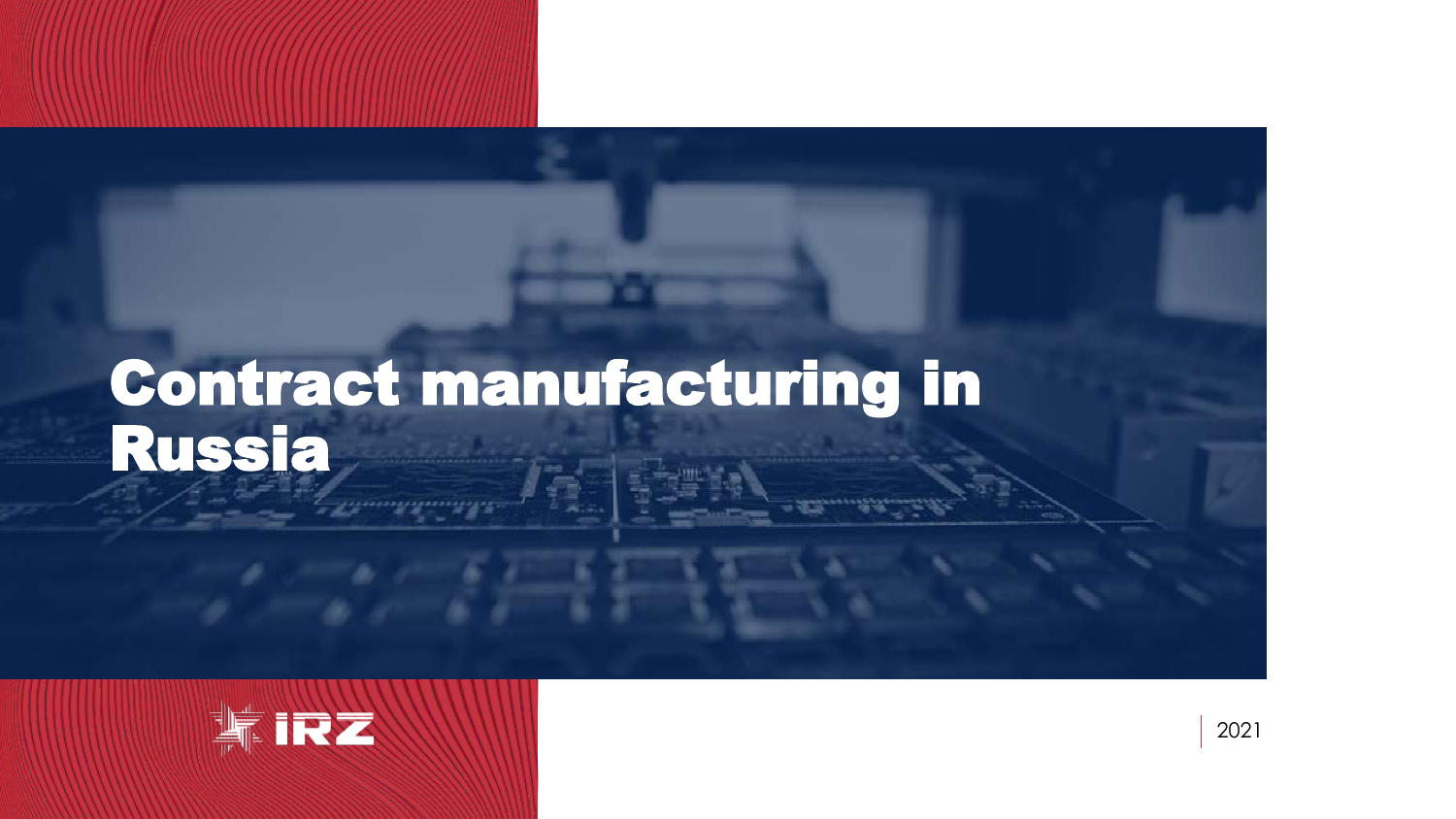

#### Izhevskiy Radiozavod (IRZ)

IRZ is one of the leading electronics manufacturers in Russia implementing domestic and international projects related to space, railways, oil industry, navigation, telecommunications. The company possesses advanced technological solutions that enable creating high-quality radio electronics, and offers its services for contract manufacturing.

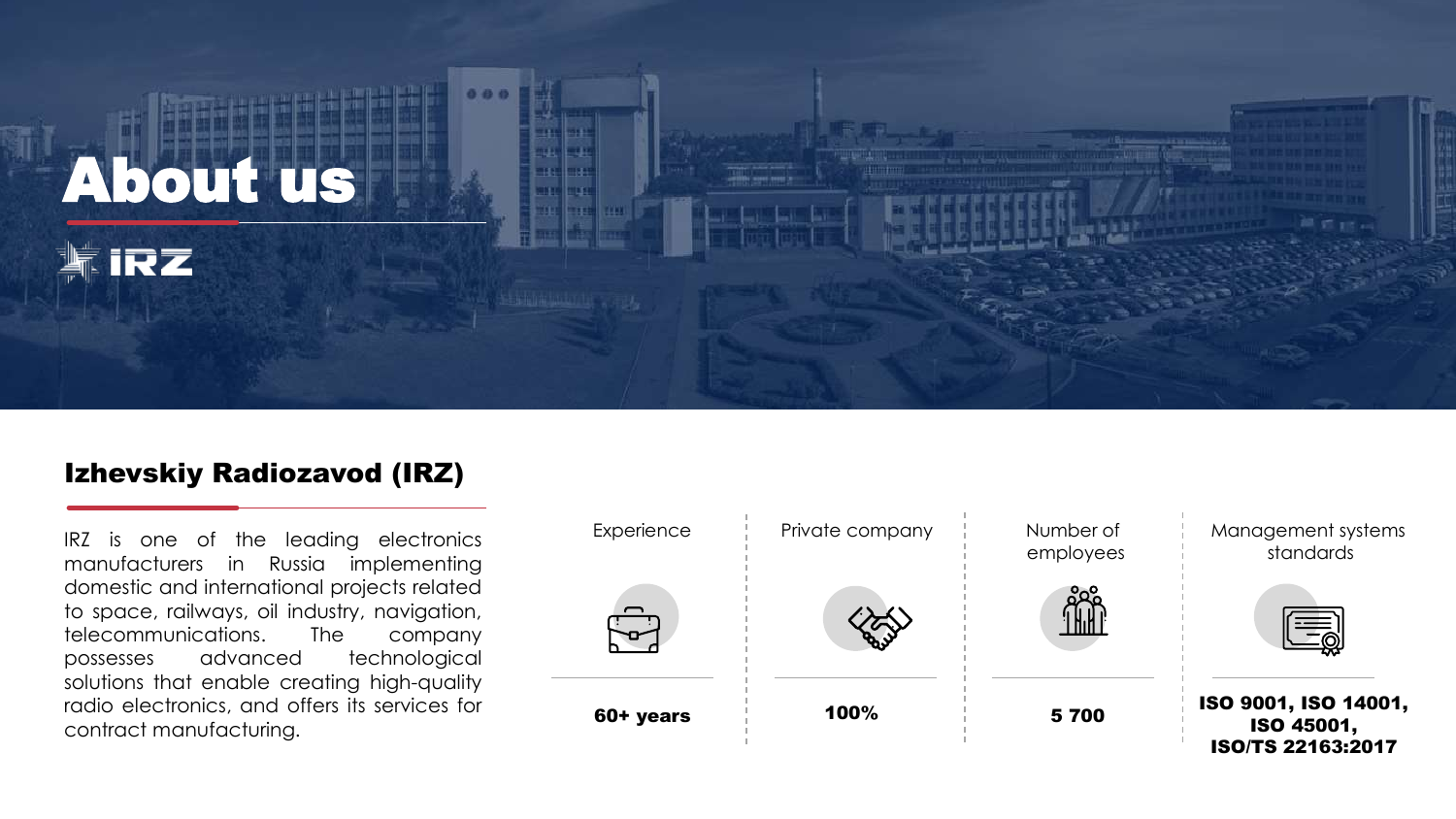## Udmurt Republic

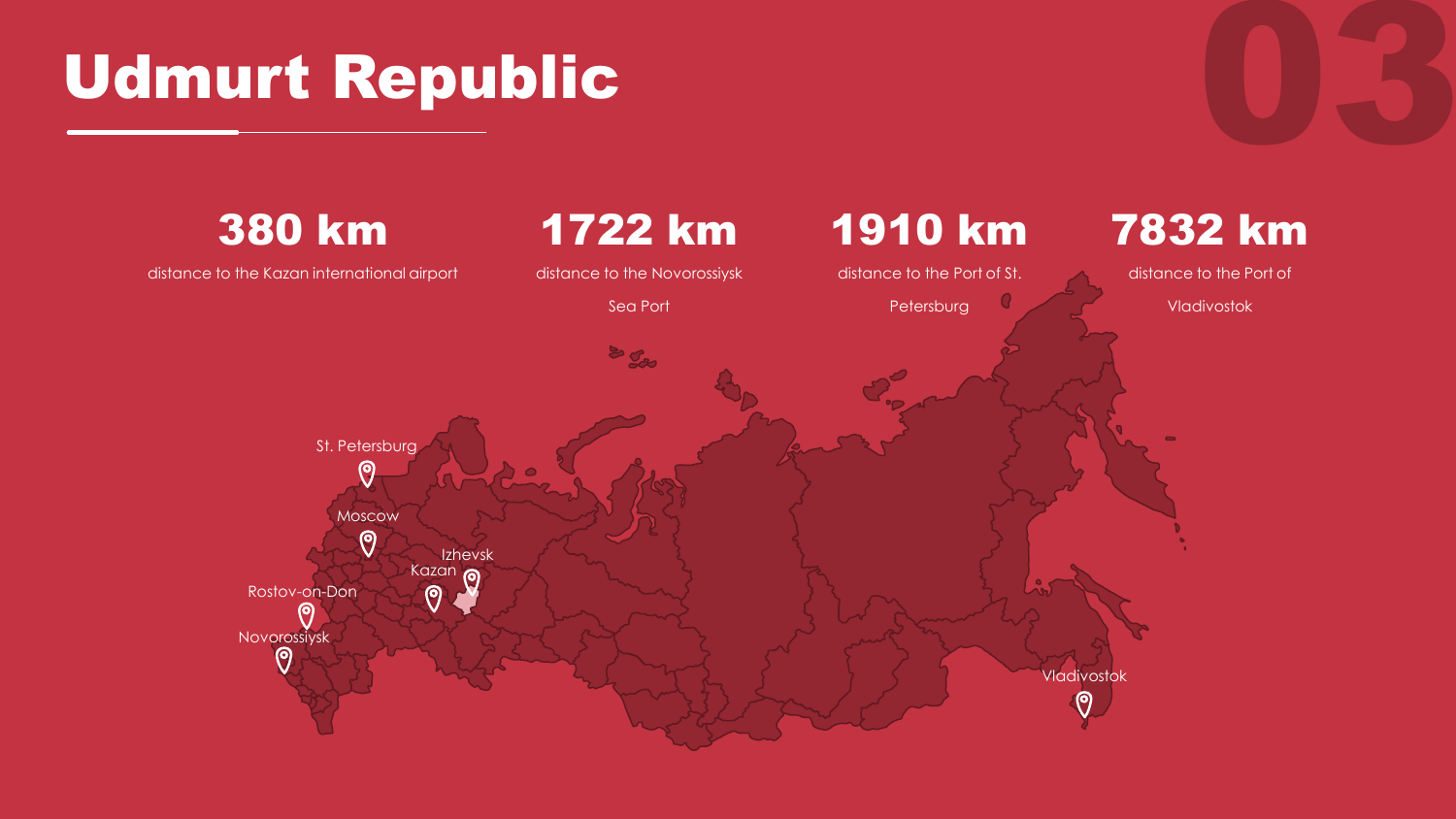



Space-related electronics for on-board and ground sectors



Equipment for railway control and communication



Navigation equipment Telecommunication



systems



**Sensors** 



Visual control systems



Check-out equipment equipment for oil Power electronics, Robotics



Equipment for oil industry



supply units

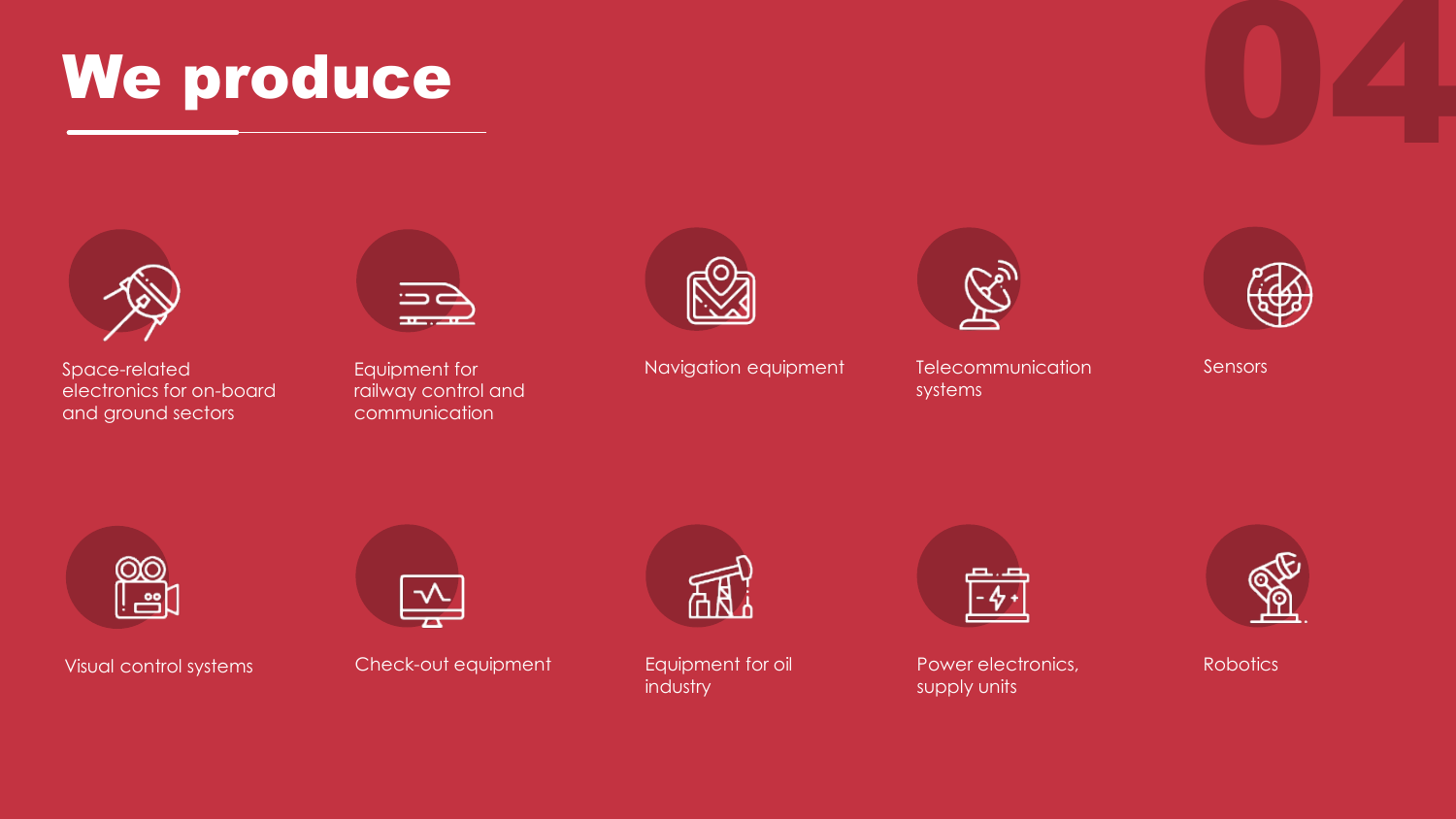## **Products and services**



#### Industrial design

Sketching, prototyping, additive technologies, creation of 3D models, mechanical and performance analysis, reliability and structure analysis

3D printing, CAE, CAD, CAM



#### EEE parts procurement and testing

Incoming inspection, tests, failure analysis

Specialized warehouses, climate control systems, logistics support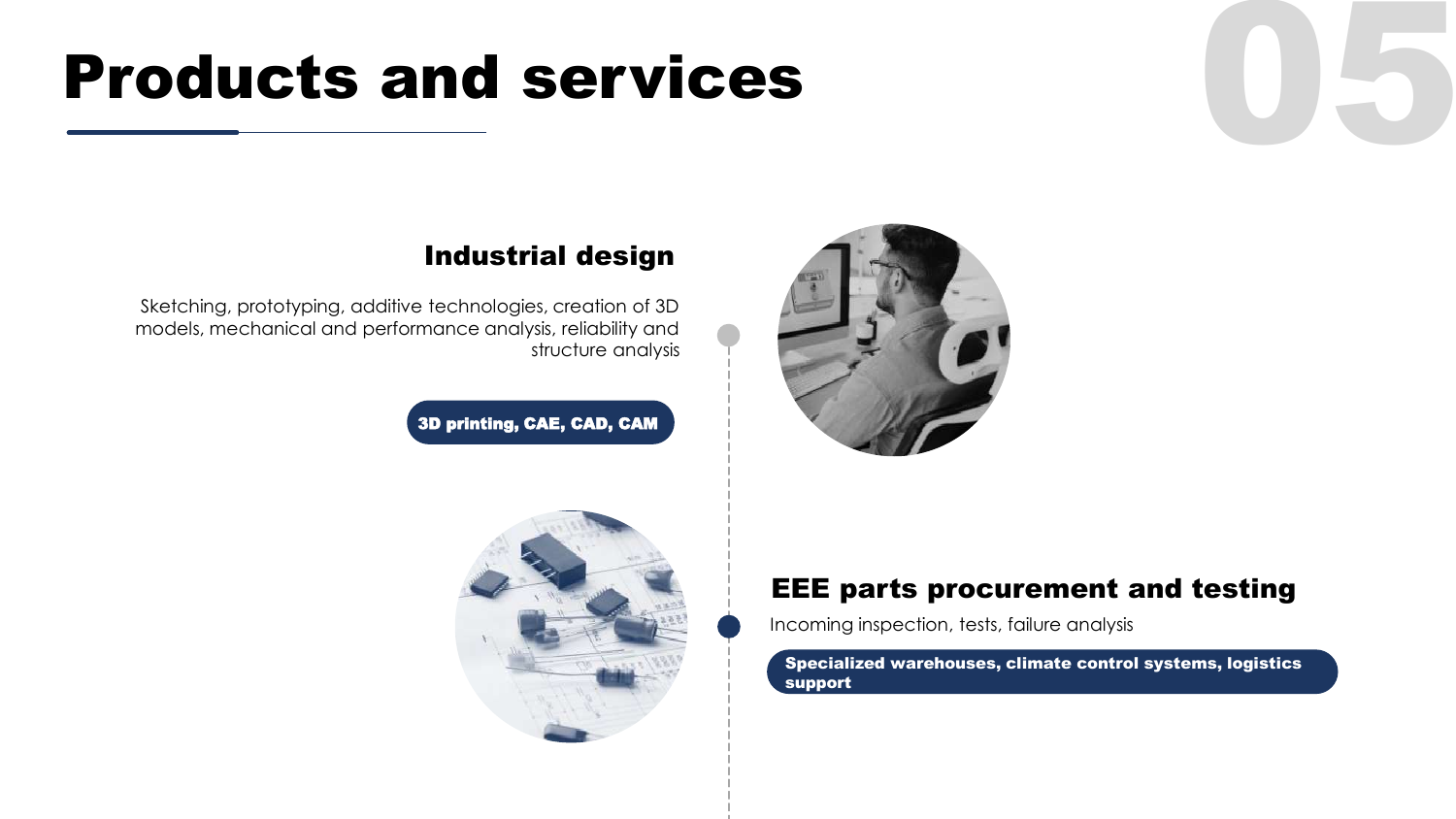



#### PCB production

Single-sided, double-sided, multilayer PCBs; boards with blind and hidden holes; flex-rigid PCBs; HF and microwave boards; PCBs with metal-coated holes; Al-based and metal-enclosed PCBs; printed transformers

5+ accuracy class; number of layers: up to 24



#### SMT/THT

High-precision mounting of electronic components with all types of packages (including BGA, CGA, LGA,CCGA, QFN); convection reflow soldering; selective soldering; ultrasonic rinsing; 100% automatic optical inspection; X-ray quality control

Simultaneous assembly: 320 part types; output: 50,000 components per hour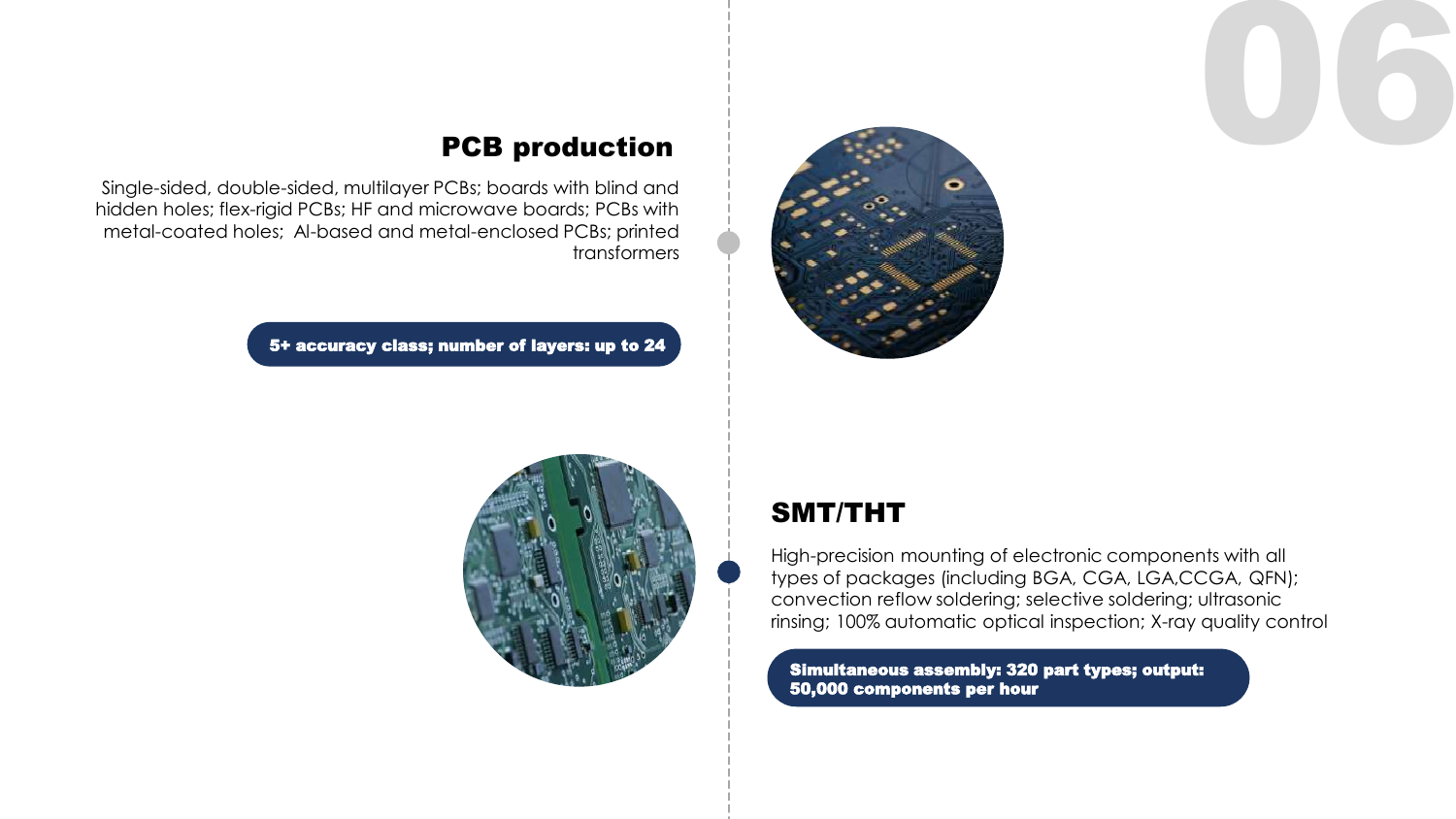

#### Mechanical processing

Processing of Al and Al-based alloys, stainless steel, Mg, Ti, non-metallic materials (milling and turning, welding and soldering, sheet metal processing); manufacturing of thermosetting, thermoplastic, and rubber products; Al die casting

Advanced equipment; 20+ years of experience



#### Hybrids production

Microstrip boards, discrete passive components, metal-coated photomasks, hybrids, electronic semiconductor assembly units, crystal-based transistors

#### Cables, winding parts and electronic components production

07

Varnish impregnation in vacuum; coating and potting with compounds; soldering of connectors; laser marking, engraving, wrapping with self-laminating labels

#### Manual winding; high-precision tooling

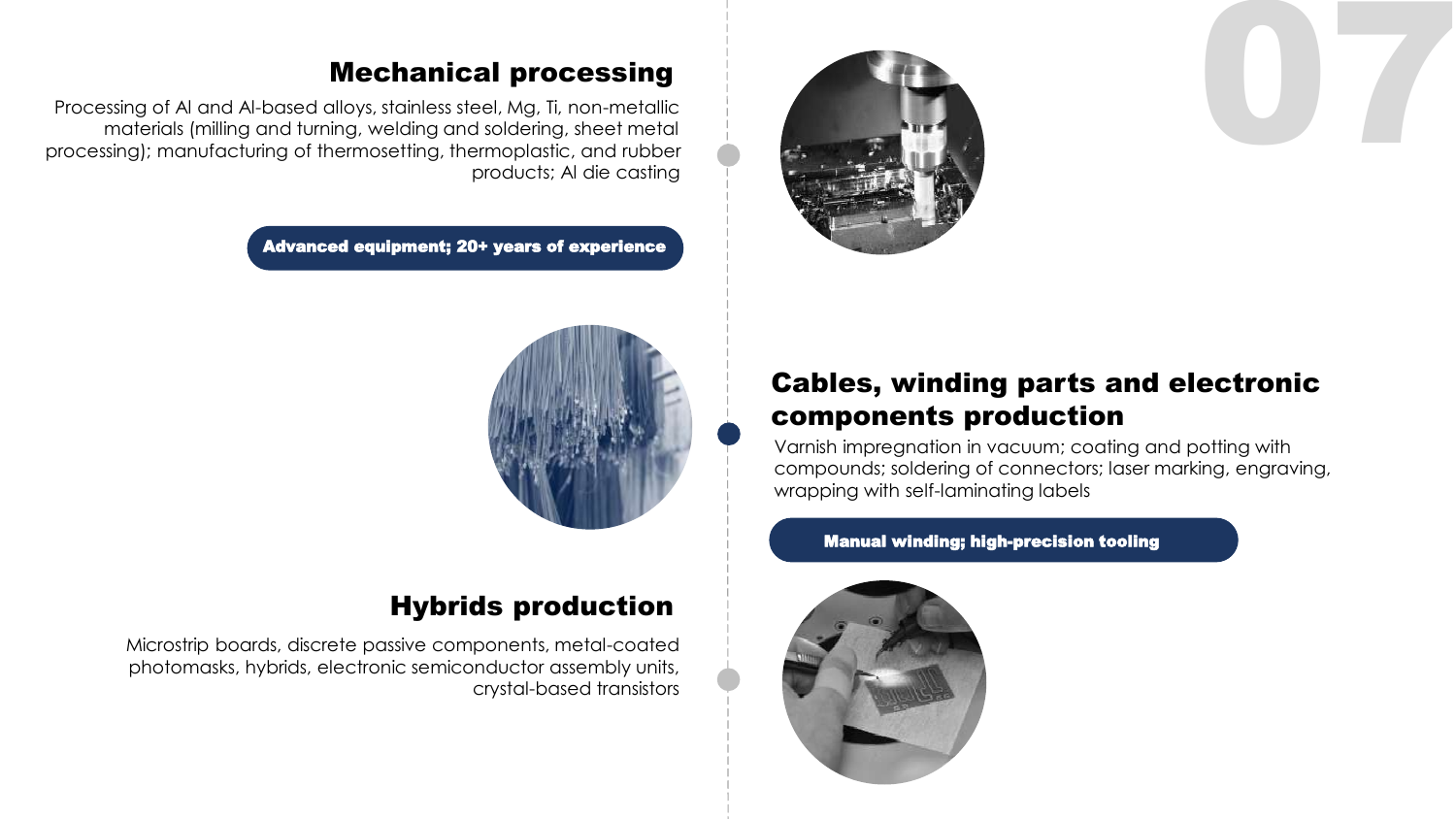

#### Assembly and integration

EEE parts shaping; manual mounting of components; electrical installation; potting with compounds; moisture protection; assembly of electronic units in various designs; sealing and leakproofness testing; micro-welding; micro-soldering; electronbeam welding; PPX coating; photo and video recording of quality

08

Advanced equipment, LEAN approach



#### Testing facilities

Vibration/linear acceleration; mechanical shock/drop weight; leakproofness; high/low temperature; thermal cycles in vacuum; frost and dew; high humidity; atmospheric low/high pressure; high vacuum; sand and dust; acoustic noise, and other types of tests

400+ units of test equipment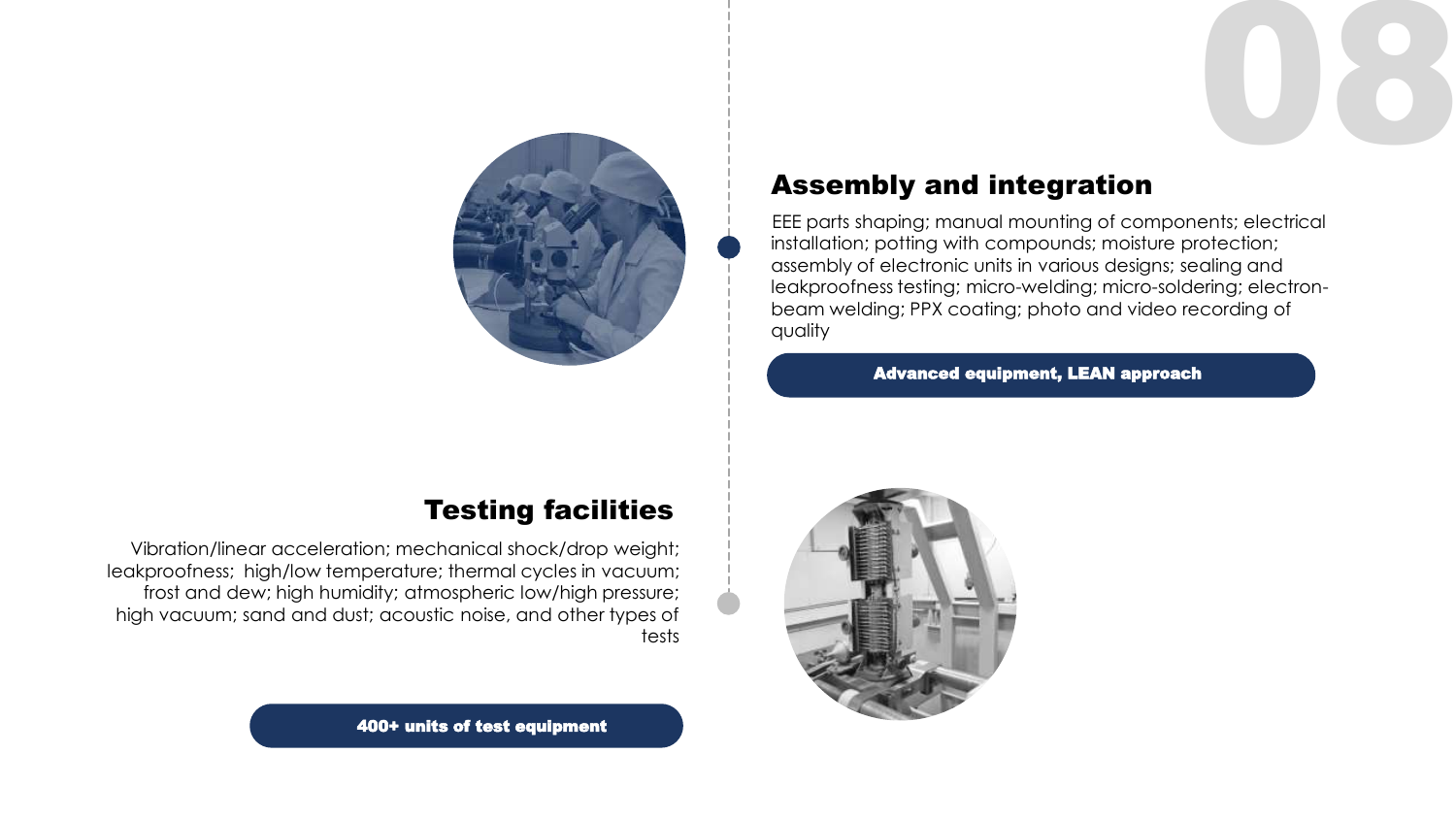# Our benefits and the contract of the contract of the contract of the contract of the contract of the contract o<br>Alternative contract of the contract of the contract of the contract of the contract of the contract of the co

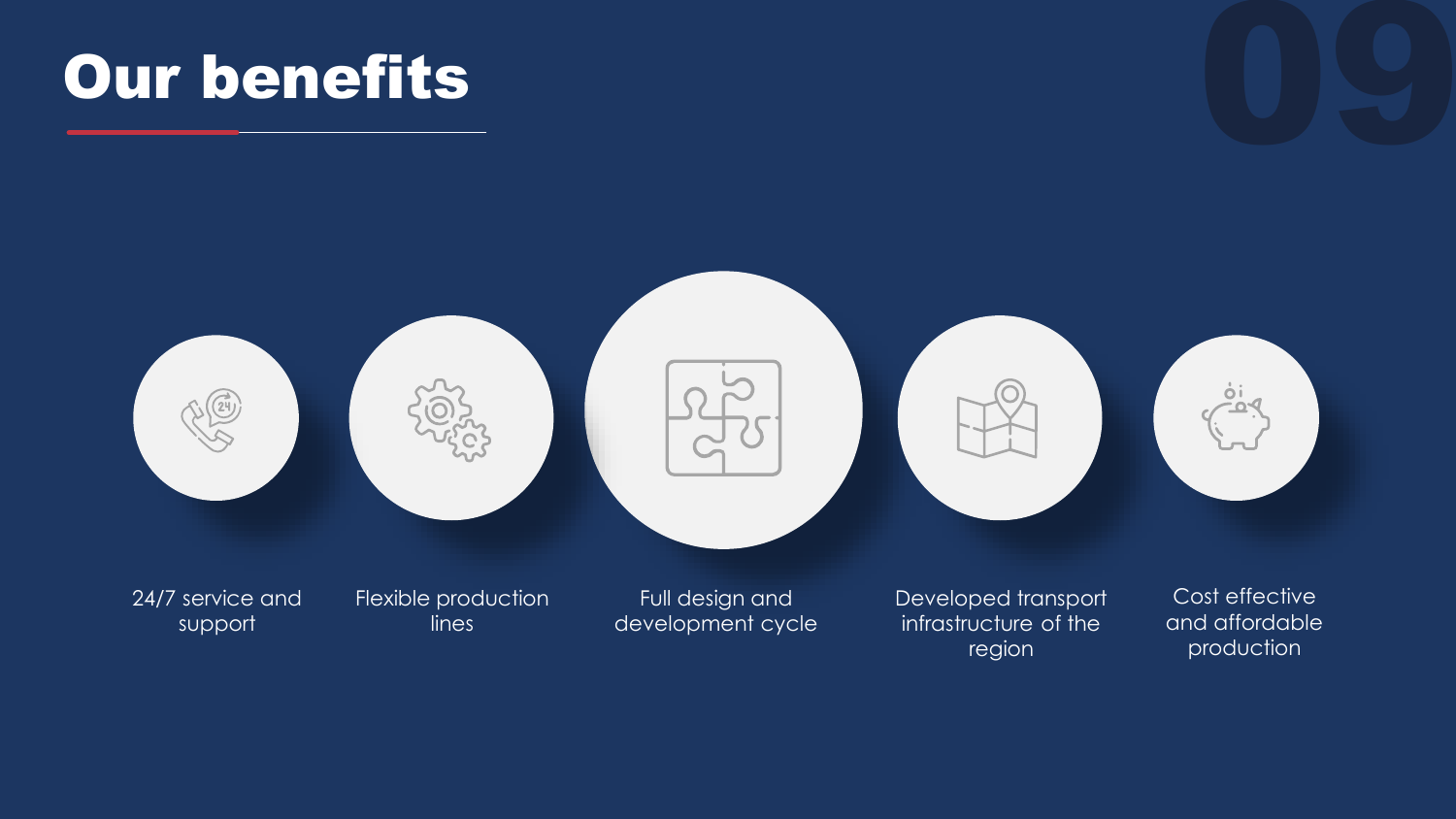# Our partners 10



- **D** Azerbaijan
- $\bullet$  Israel
	- Ukraine
- **Belarus**
- **&** Kazakhstan
- **China** 
	- Indonesia
- **EXECUTE** 
	- Columbia



**Uzbekistan** Kyrgyzstan Lithuania Latvia **Austria** Poland **Argentina** Sweden **South Korea**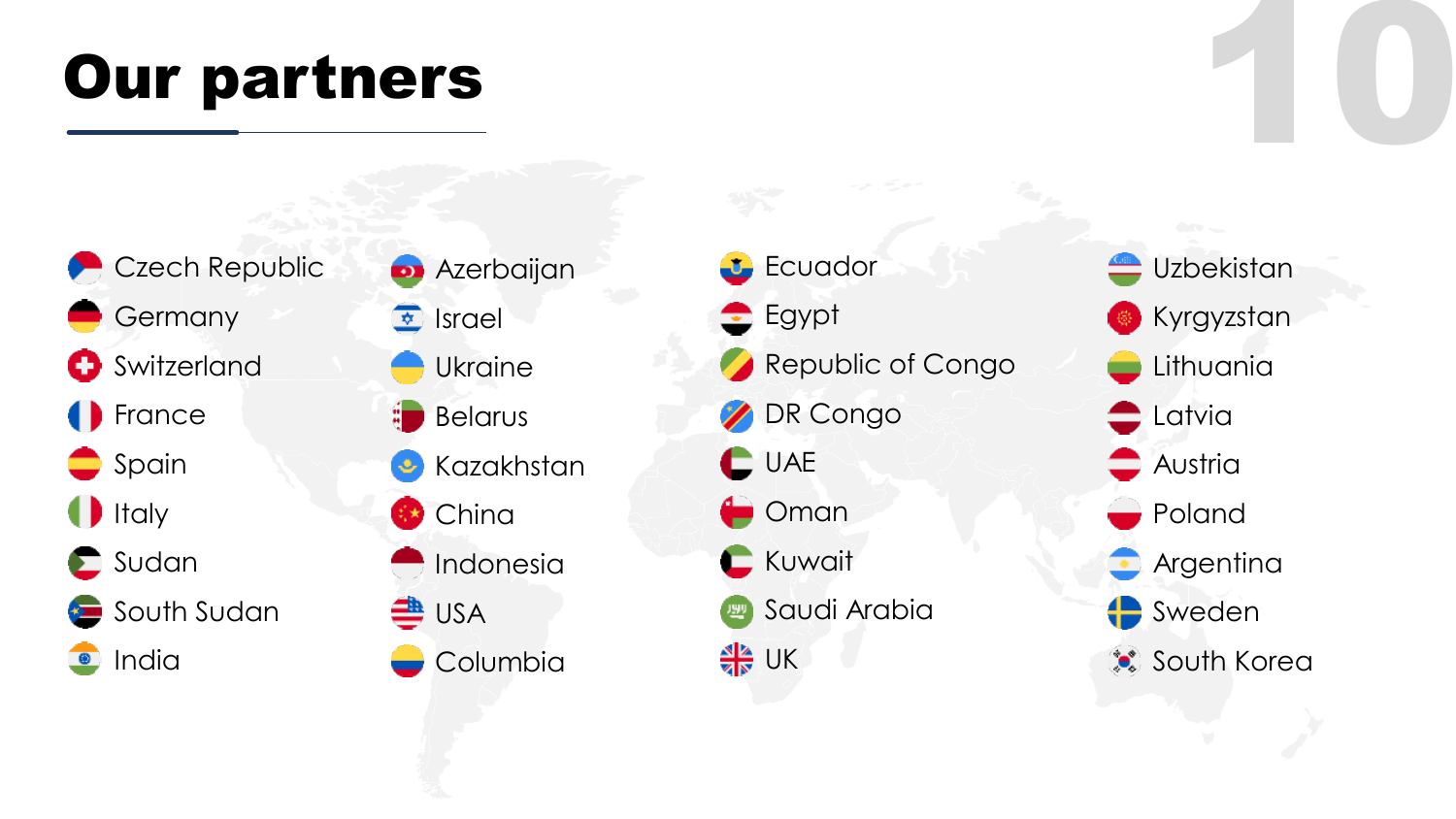## We are trusted

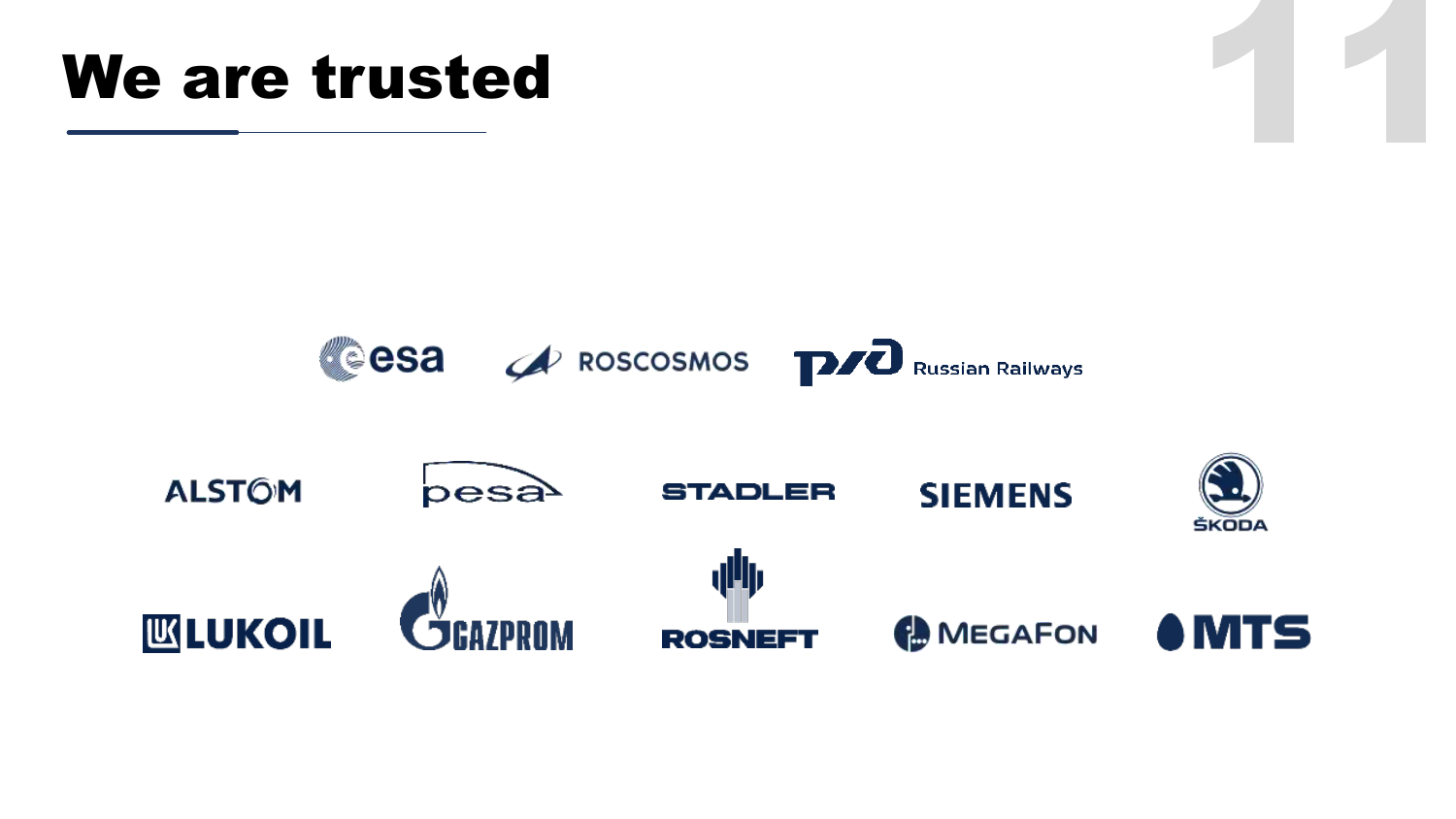## Let's do business!

"The Udmurt Republic has been famous for manufacturing and engineering achievements for more than two centuries. IRZ sees its purpose in creating innovative high-quality products to improve the standards of life. We are open to cooperation and are ready to become a part of your production process!"